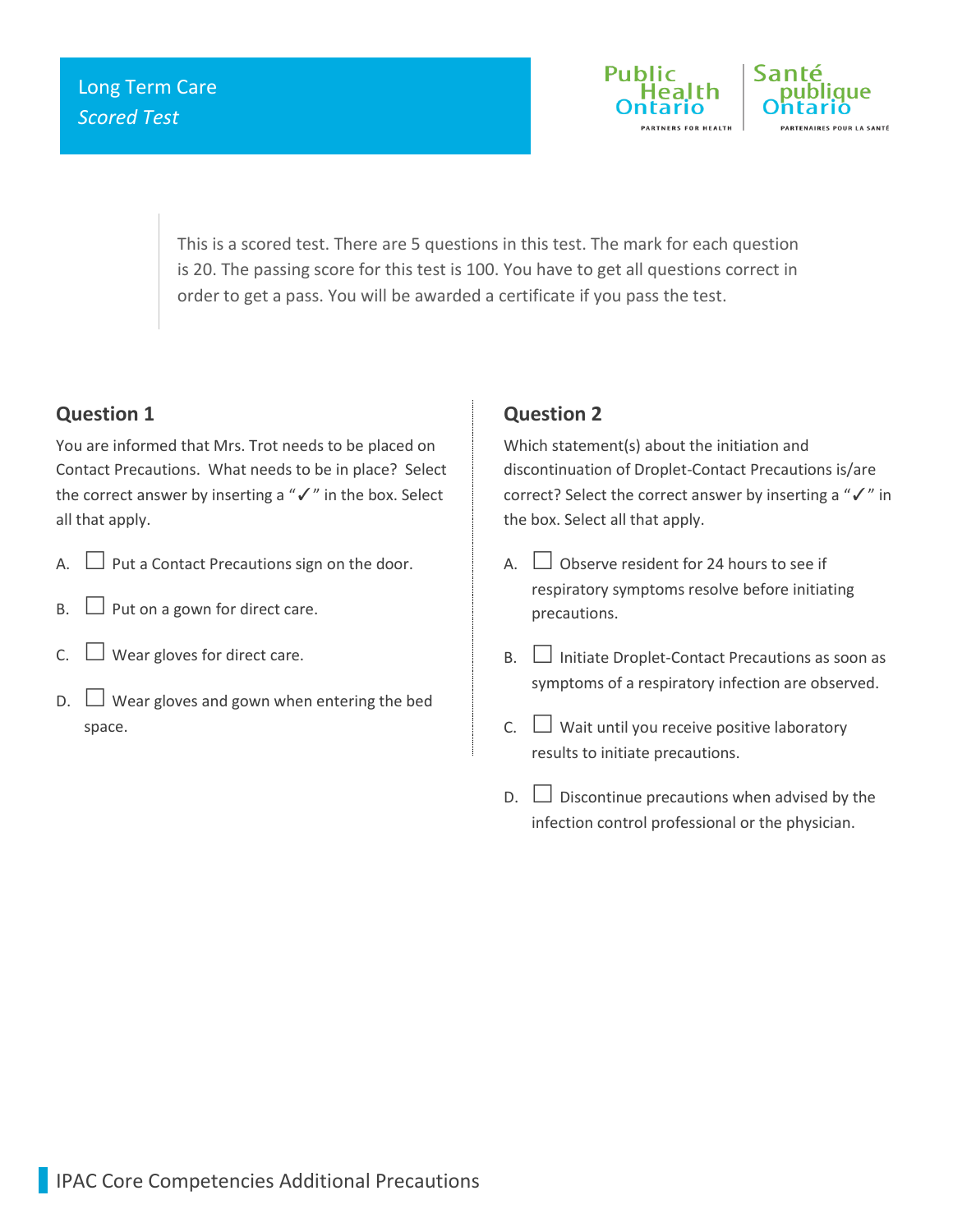

# **Question 3**

Mrs. Glum has developed the signs and symptoms of a gastrointestinal infection. She is in a two-bed room. Which strategies would help to prevent the possible transmission of infectious agents? Insert a "✓" to indicate your choice.

- A.  $\Box$  Move Mrs. Glum to a single room if one is available.
- $B. \Box$  Decide which resident will use the bathroom and which will use a commode.
- $C.$   $\Box$  Keep the door closed.
- $D.$   $\square$  Transfer Mrs. Glum to hospital.

## **Question 4**

Mrs. Drip is on Droplet-Contact Precautions. What personal protective equipment (PPE) do you need to wear to perform the following tasks? Select the appropriate PPE by inserting a "✓".

|                                                       | Gown | Gloves | Mask | Eye Protection |
|-------------------------------------------------------|------|--------|------|----------------|
| Assess Mrs. Drip's chest sounds.                      |      |        |      |                |
| Empty the garbage that's immediately inside the room. |      |        |      |                |
| Remove the meal tray from Mrs. Drip's bedside table.  |      |        |      |                |